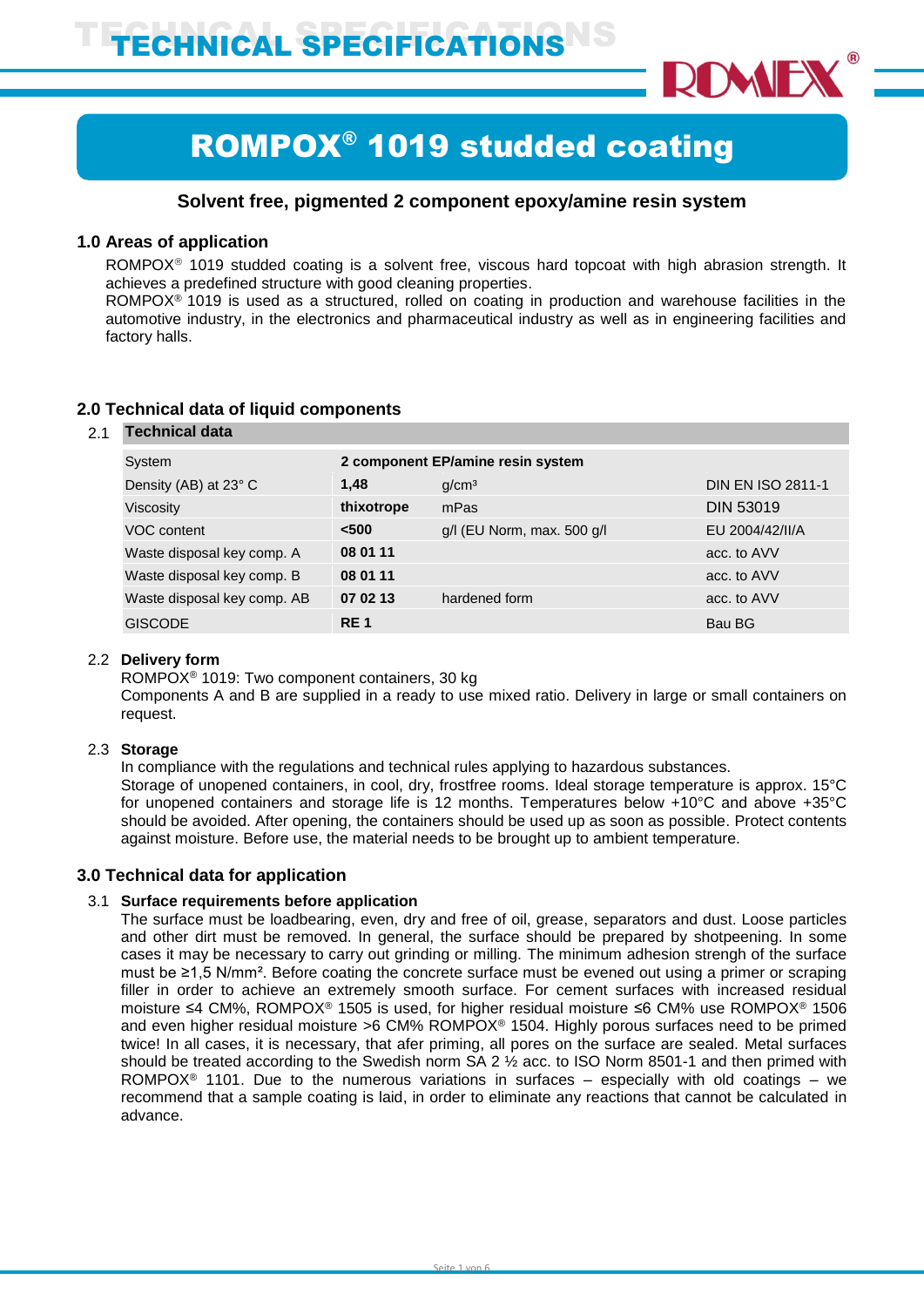

#### 3.2 **Technical data for application**

| Mixing ratio A:B                     |                | 100:21,4  | Weight parts              |                                |
|--------------------------------------|----------------|-----------|---------------------------|--------------------------------|
| Application time at                  | $10^{\circ}$ C | 35        | minutes                   | ROME $X^{\circledR}$ - Norm 04 |
|                                      | $20^{\circ}$ C | 18        | minutes                   | $ROMEX^{\circledR}$ - Norm 04  |
|                                      | $30^\circ$ C   | $12 \,$   | minutes                   | ROME $X^{\circledR}$ - Norm 04 |
| Pot time                             | $23^\circ$ C   | 20        | minutes                   | $ROMEX^{\circledR}$ - Norm 04  |
| Min. hardening temperature<br>$+10$  |                | °C        | Floor and air temperature |                                |
| Application temperature<br>$15 - 30$ |                |           | °C                        | Floor and air temperature      |
| Dewpoint distance                    |                | $\geq$ 3  | °C                        | Floor and air temperature      |
| Air humidity                         |                | $\leq$ 75 | $\%$                      | Relative air humidity          |

**Please note**: *The times mentioned in item 3.2 are approximations and will vary with differing ambient conditions*

#### 3.3 **Application instructions**

Component B (hardener) is poured completely into component A (resin) (component B is thixotrope – scrape out container with scraper) and stirred well using a slow rotating mixer (approx. 300 rpm diameter of whisk approx. 1/3 of the diameter of the container). In case of using part measurements (mix A component first, homogenously), these need to be weighed exactly using an electronic scale according to the stated mixing ratio. Mix only the quantity that can be used within the pot time. Do not use straight from the delivery container! Avoid mixing air into mixture. After mixing, pour into a clean container and stir again.

ROMPOX® 1019 is applied using a notched trowel, then rolled crosswise with fur rollers and then rolled with a structured platen to achieve the studded structure .

*Please note: In case of surface and material temperatures below +15°C, or when going below the dewpoint distance, levelling and surface faults can occur as well as adhesion problems within the coating system!*

#### as **makro studded coating** on cementbound surface **Work process Product Consumption Application** Surface preparation **Surface is a see point 3.1** Surface preparation **see point 3.1** Surface preparation **Surface is a see point 3.1 Primer ROMPOX® 1505** Primer **min. 0,3 kg/m²** Flooding with rubber squeegee and then rollers Sprinkling if required Firedried **quartz sand** with Ø 0,1 - 0,5 mm **approx. 0,5 kg/m²** Sprinkle evenly Scraping filler if required per 1mm layer thickness 1 wp **ROMPOX® 1505 ROMPOX 700** (10% addition) Colour paste-colour as topcoat 1 wp firedried **quartz sand** with Ø 0,06 - 0,3 mm min. 0,8 kg/m² min. 0,8 kg/m² With one lip hard rubber slider and then level off sharply Sprinkling if required Firedried quartz sand with  $\emptyset$  0,1 - 0,5 mm **approx. 0,5 kg/m²** Sprinkle evenly **Studded coating Makro ROMPOX® 1019** Studded coating **min 0,8 kg/m<sup>2</sup>** Pre-apply with rubber squeegee, then use fur roller crosswise, then use structured roller.

#### 3.4 **Application example**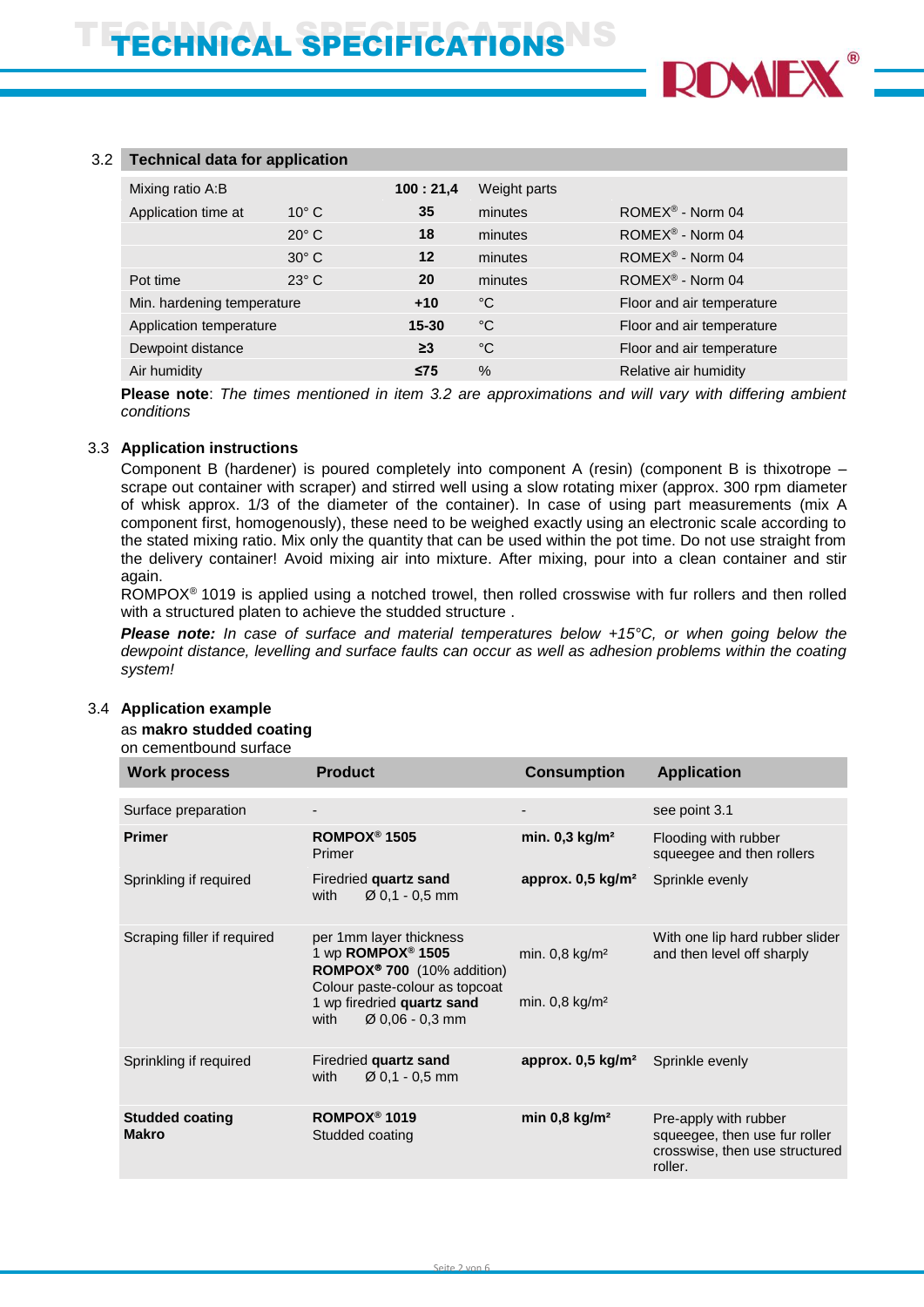

#### 3.5 **Application example**

as **micro studded coating**

on cementbound surface

| <b>Work process</b>                    | <b>Product</b>                                                                                                                                                                                            | <b>Consumption</b>                                           | <b>Application</b>                                                                                  |
|----------------------------------------|-----------------------------------------------------------------------------------------------------------------------------------------------------------------------------------------------------------|--------------------------------------------------------------|-----------------------------------------------------------------------------------------------------|
|                                        |                                                                                                                                                                                                           |                                                              |                                                                                                     |
| Surface preparation                    |                                                                                                                                                                                                           |                                                              | see point 3.1                                                                                       |
| <b>Primer</b>                          | ROMPOX <sup>®</sup> 1505<br>Primer                                                                                                                                                                        | min. 0,3 kg/m <sup>2</sup>                                   | Flooding with rubber<br>squeegee and then rollers                                                   |
| Sprinkling if required                 | Firedried quartz sand<br>$\varnothing$ 0.1 - 0.5 mm<br>with                                                                                                                                               | approx. $0,5$ kg/m <sup>2</sup>                              | Sprinkle evenly                                                                                     |
| Scraping filler if required            | per 1mm layer thickness<br>1 wp ROMPOX <sup>®</sup> 1505<br>ROMPOX <sup>®</sup> 700 (10% addition)<br>Colour paste-colour as topcoat<br>1 wp firedried quartz sand<br>$\varnothing$ 0,06 - 0,3 mm<br>with | min. $0,8$ kg/m <sup>2</sup><br>min. $0.8$ kg/m <sup>2</sup> | With one lip hard rubber slider<br>and then level off sharply                                       |
| Sprinkling if required                 | Firedried quartz sand<br>$\varnothing$ 0.1 - 0.5 mm<br>with                                                                                                                                               | approx. $0,5 \text{ kg/m}^2$                                 | Sprinkle evenly                                                                                     |
| <b>Studded coating</b><br><b>Micro</b> | ROMPOX <sup>®</sup> 1019<br>Studded coating                                                                                                                                                               | min $0,6$ kg/m <sup>2</sup>                                  | Pre-apply with rubber<br>squeegee, then use fur roller<br>crosswise, then use structured<br>roller. |

**\* Note**: *When working indoors, sprinkling and scraping filler can be left out, if it is ensured, that subsequent work will take place within 48 hours at the latest. Please take note of ROMEX technical specifications for coatings and sealants.*

**Please note:** *Depending on ambient temperature, consumption may vary. At temperatures below 15 °C, there will be higher material consumption*

#### 3.6 **Cleaning**

Each time work is interrupted, clean all tools and equipment with a general solvent (i.e. ethanol, white spirits).

# **4.0 Technical data of hardened product**

| 4.1 | <b>Technical data of hardened product</b> |       |           |                    |                              |
|-----|-------------------------------------------|-------|-----------|--------------------|------------------------------|
|     | Re-application at                         | 23 °C | $12 - 48$ | $min. / max.$ hrs. | ROMEX <sup>®</sup> - NORM 07 |
|     | Can be walked on at 23 °C                 |       | 14        | hrs.               | ROMEX® - NORM 07             |
|     | Fully hardened at 23 °C                   |       | >7        | days               | ROMEX <sup>®</sup> - NORM 07 |
|     | Compressive strength:                     |       | 70        | N/mm <sup>2</sup>  | <b>DIN EN 1015-11</b>        |
|     | Bending tensile strength:                 |       | 30        | N/mm <sup>2</sup>  | <b>DIN EN 1015-11</b>        |
|     | Shore-D-Hardness 23 °C                    |       | ±70       | Shore-D            | <b>DIN 53505</b>             |
|     | Abrasion (Taber Abrasion)<br>1000g/CS10   |       | <40       | mg                 | <b>DIN EN ISO 438-2</b>      |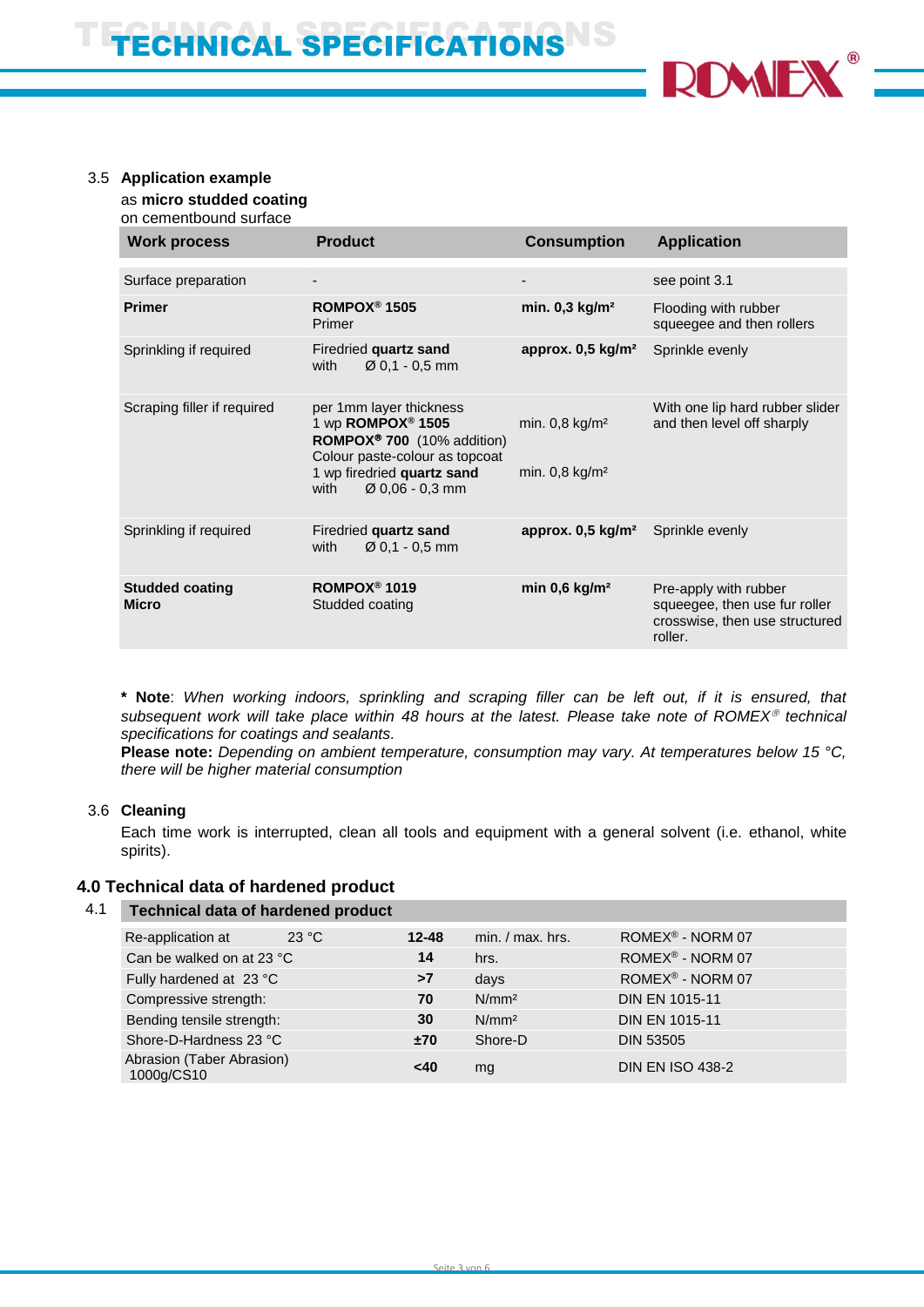

#### 4.2 **Properties of coating**

- abrasion resistant floor coating, forklift resistant
- viscous hard floor coating
- can be made nonslip
- solvent free
- good chemical resistance (see chemical resistance list ROMPOX<sup>®</sup> 1019)
- many standard colours available, special colours on request

*Note: If possible, always use material from the same production batch, especially on visible surfaces, as material from different production batches, may have slightly differing colour nuances. Hardened, liquid plastics are subjected to environmental factors i.e. UV rays and can thus change visually after hardening (i.e. yellowing, loss of gloss, white discolouration). The functioning of the industrial floor is not affected by this and does not constitute a fault. The colours of the products depend on raw materials and production methods and may have slight deviations compared to the RAL colours. It cannot be guaranteed that there will be exact matching of RAL colours.*

#### **5.0 Safety instructions**

The products contain reactive materials and are partly hazardous to health in a non-hardened state. The hardener components can cause burns due to high alkali content. It can also cause irritation or skin sensitization. Avoid skin contact. If the product does get onto the skin, wash well with soap and water. If the product gets into the eyes, rinse well with water (keep an eye wash bottle on site) and seek medical treatment immediately. The guidelines in the regulations of handling hazardous materials apply as well as information sheets provided by the professional association of the chemical industry (i.e. BG-Bau, BGR 227 "Handling of epoxy resins"). Exact details on the handling of this product can be found in the safety data sheet for ROMPOX® 1019, comp. A and B.

#### **6.0 Important instructions: CE identification**

DIN EN 13 813 "Screed mortars, screed mass and screeds – properties and requirements" (Jan. 2003) sets out requirements for screed mortars that are used for floor construction in interior rooms. Synthetic resin coatings and sealants are also included in this norm. Products that are in accord with the aforementioned norm are to be given the CE identification mark.

| $\epsilon$                                                                                                          |                      |  |  |
|---------------------------------------------------------------------------------------------------------------------|----------------------|--|--|
| ROMEX <sup>®</sup> GmbH • Von-Bassenheim-Str. 2 • D - 53881 Euskirchen                                              |                      |  |  |
| $14^{1}$                                                                                                            |                      |  |  |
| EN 13813 SR-B1,5-AR1-IR 4                                                                                           |                      |  |  |
| Synthetic resin screed/coating for interior use in buildings<br>(application according to technical specifications) |                      |  |  |
| Effects when burned:                                                                                                | Efl <sup>2</sup>     |  |  |
| Release of corrosive substances (Synthetic Resin Screed):                                                           | <b>SR</b>            |  |  |
| Water permeability:                                                                                                 | NPD <sup>3</sup>     |  |  |
| Abrasion Resistance:                                                                                                | AR 0.5 <sup>4)</sup> |  |  |
| Adhesion strength (Bond):                                                                                           | B 1,5                |  |  |
| Impact Resistance:                                                                                                  | IR <sub>4</sub>      |  |  |
| Impact noise insulation:                                                                                            | NPD <sup>3</sup>     |  |  |
| Noise absorption:                                                                                                   | NPD <sup>3</sup>     |  |  |
| Thermal insulation:                                                                                                 | NPD <sup>3</sup>     |  |  |
| Chemical resistance:                                                                                                | NPD <sup>3</sup>     |  |  |

The aforementioned information and instructions for application are based on our expereince. Due to the numerous types of surface, application methods and physical conditions when using our materials, the information contained in these technical specifications cannot be used to make any legal claims with regard to the guarantee for the results when working with this product. The user himself is solely responsible for the results and must test the suitability of the materials. We reserve the right to make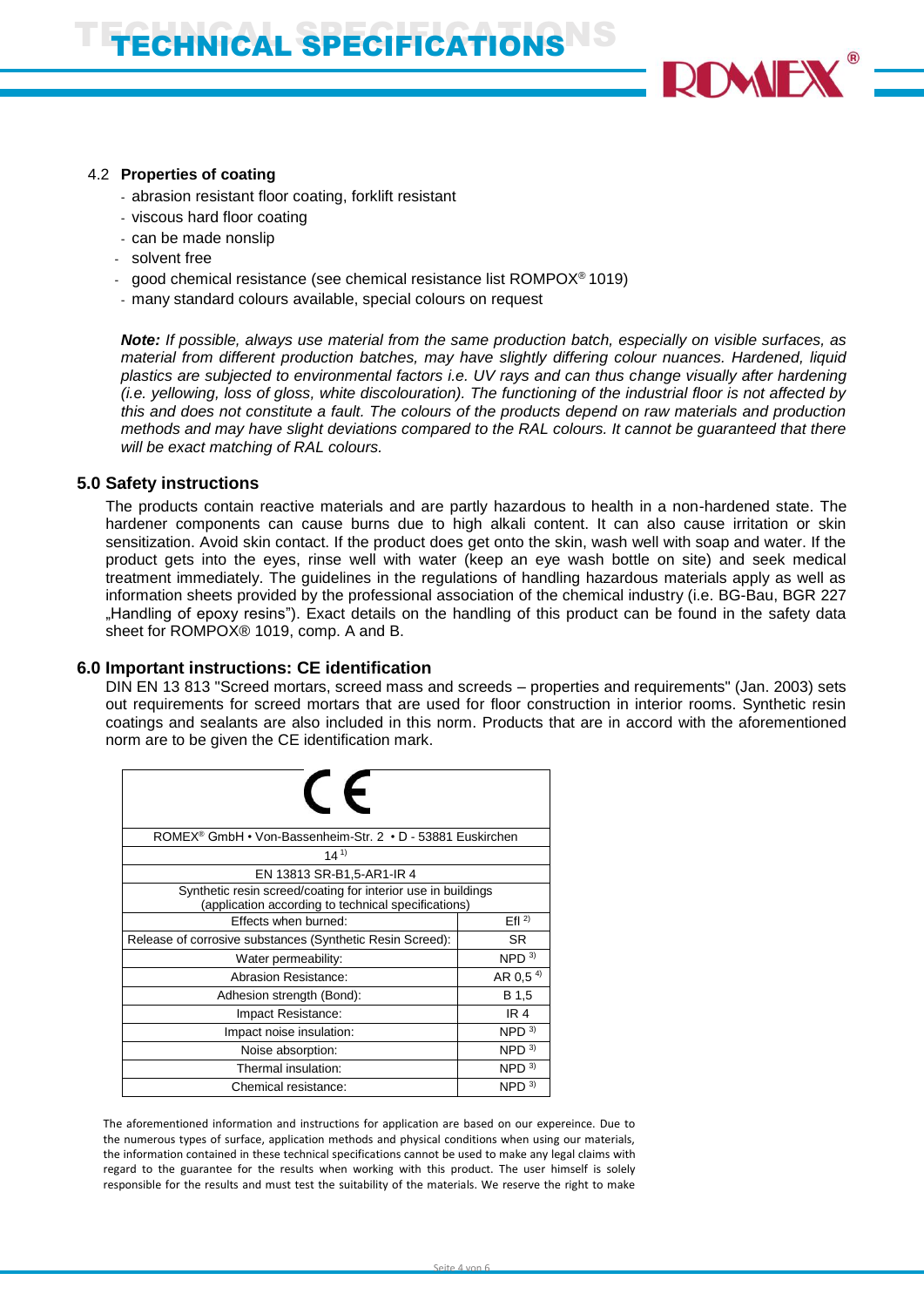# ECHNICAL SPECIFICATIONS



changes to the technical specifications. Only the newest version of the technical specifications is valid and this can be downloaded at [www.romex-ag.de](http://www.romex-ag.de/) or requested from us in writing.

#### **Legend**

- 1) *the last two numbers of the year in which the CE identification was attached*
- 2) *in Germany DIN 4102 is still valid; fire class B2 is fulfilled*
- 3) *NPD = No Performance Determined*
- 4) *applies to the smooth, non sprinkled coating*

#### **Notes**

Our recommendations, which are given to assist buyers & endusers, are based on our experience and correspond to the current levels of knowledge in science and practice, however they are not binding and have no legal force. It is recommended adapting methods and quantities of product to the local needs. If necessary a sample surface should be laid beforehand

*Issue 2017-01-16 ab, hb*<br>*ID\_DE\_ROMPOX 1019\_Noppenversiegelung\_Rev02\_2017-01 TD\_DE\_\_ROMPOX 1019\_Noppenv* 



 **ROMEX® GmbH Weitere Informationen**

 Von-Bassenheim-Str. 2 Tel. +49 80) 2251 9412-20 info@romex-ag.de 53881 Euskirchen Fax: +49 80) 2251 9412-28 www.romex-ag.de